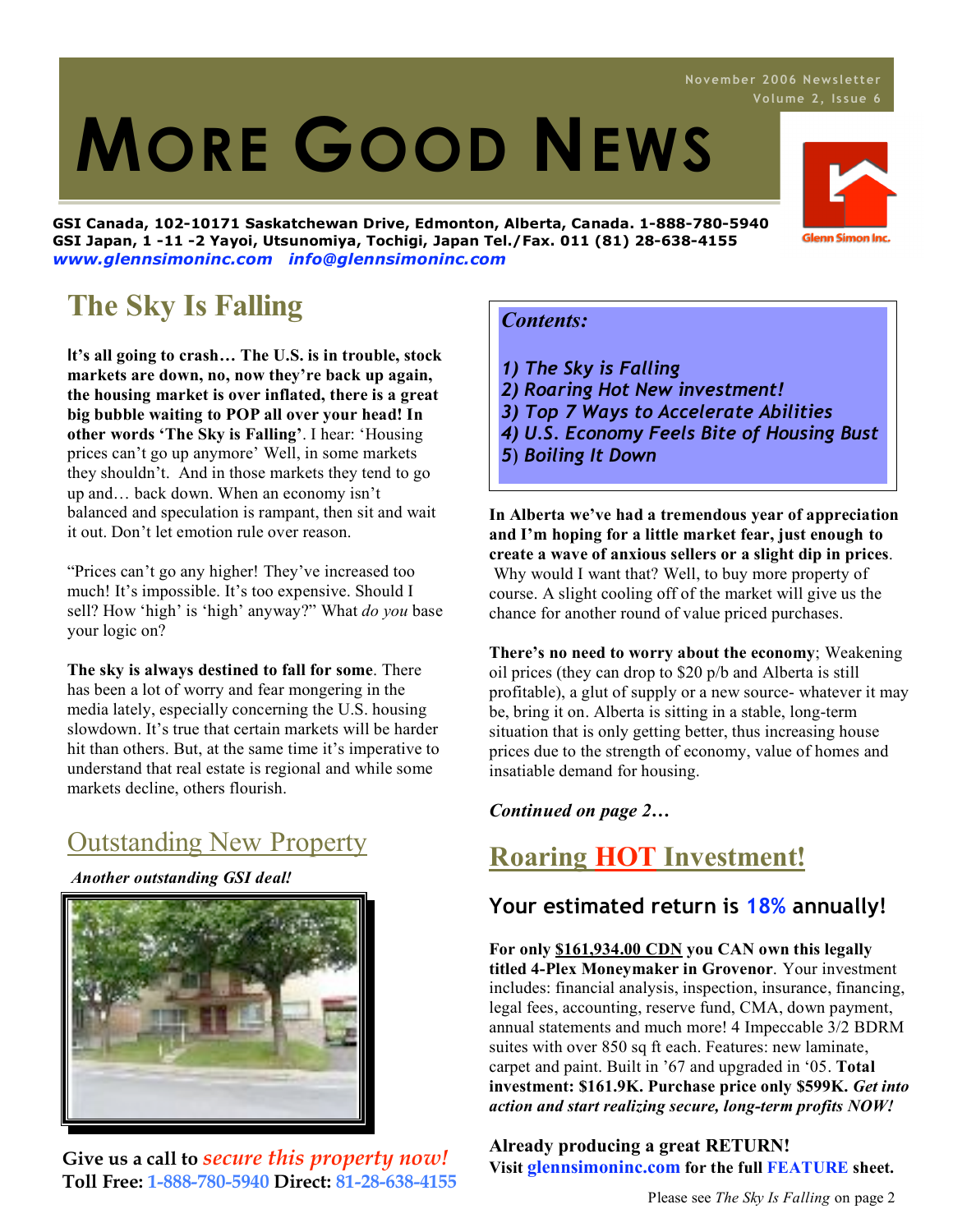# **The Sky Is Falling**

*Article by Glenn Simon Inc.*

**Balanced markets go up, take a breath and start again.** We've been going up and a little break sure would be nice. Property is still an absolute bargain in Edmonton and many other Alberta towns.

**Let the sky fall. Run for cover**. Alberta's good news is really just starting to spread. Edmonton is now ranked as the best city in Canada to live for lifestyle, beating out even Vancouver. And it IS great. Housing affordability in Vancouver touched 70% last month- meaning 70% of an average B.C. income goes to mortgage payments… **Hey, wait a minute!** Don't you still have to payout about 40% in taxes too? Yup, compared to Edmonton, which weighs in at a whopping 17% for condominium prices. Even with recent increases we are full 'o value. Did I mention that Edmonton also has the **highest employment rate in** *North America?*

Over winter we *should* see a few more properties coming up for purchase and then in spring the market will heat up again, decreasing inventory.



*Read what'srelevant: Let the masses be swayed by emotion.*

# **Top 7 Ways To Accelerate Your Abilities**

### *By Chris Widener*

**1) Become dissatisfied with your current state**. Growth for growth's sake is good. Those who will achieve much are those who say to themselves, "I want to grow. I want to be better. And I am willing to do what it takes to get there. This current state is not enough!" This dissatisfaction will create for you an insatiable drive to do what it takes to get your abilities to the next level.

**2) Visualize the benefits of increased abilities**. Put them at the forefront of your mind. This will saturate your mind with the motivation that you will do what it takes to increase your abilities. What good will come out of my increased ability? How will I be better off as well as the others around me? The answers to these questions act as the carrot before the horse, moving you forward.

**3) Understand your weaknesses**. If you want to improve, one of the best ways is to start with some area that you aren't particularly good at. This is the "shoring up method." Sometimes it is easier to improve something you aren't good at than something you are. And the gains will still time to consider what areas you are weakest in and focus on them for a while. The results will obviously be much more pronounced than getting better at something you have already somewhat mastered.

**4) Attempt greater levels of what you are already good at.** Another tact to take would be to stretch yourself in an area that you already have some skill and ability in. What areas do you excel in?

**Now understand that when you leave the weaker areas and make extraordinary gains in one area**, you will be moving more toward "specialist" rather than "generalist." That is O.K., but needs to fit in with your overall goals.

**5) Commit time each day to improvement**. Steady improvement is the way to go. In fact, you may not see improvement for days or weeks. You may feel like you are failing each time. But alas, eventually you will get it and your skill will increase to the next level. The key is day in, day out, spending time working on improving. Even five minutes a day equals a half hour a week, two hours a month. That adds up! Remember; practice, practice, practice.

**6) Seek out and spend time with someone who has greater ability than you**. One of the best things to do to increase your ability is hang out with people who are already more skilled than you. Watching them, studying them, interacting with them, even competing with them will make you better. As in sports, to improve, you play with people better than you, not worse. They will raise you to a new level. Who around you can you get involved to help you with your ability?

**7) Take a class or hire a coach.** Go to school my friend. Take a course at a local college or vocational institute. Take a class online. Hire one of the many coaches available today. Pick a specific skill you would like to improve upon and find someone who is a specialist in that area. At the very least, pick up some audio or videotapes to help you grow.

Please see *U.S. Economy Feels Bite of Housing Bust* on page 3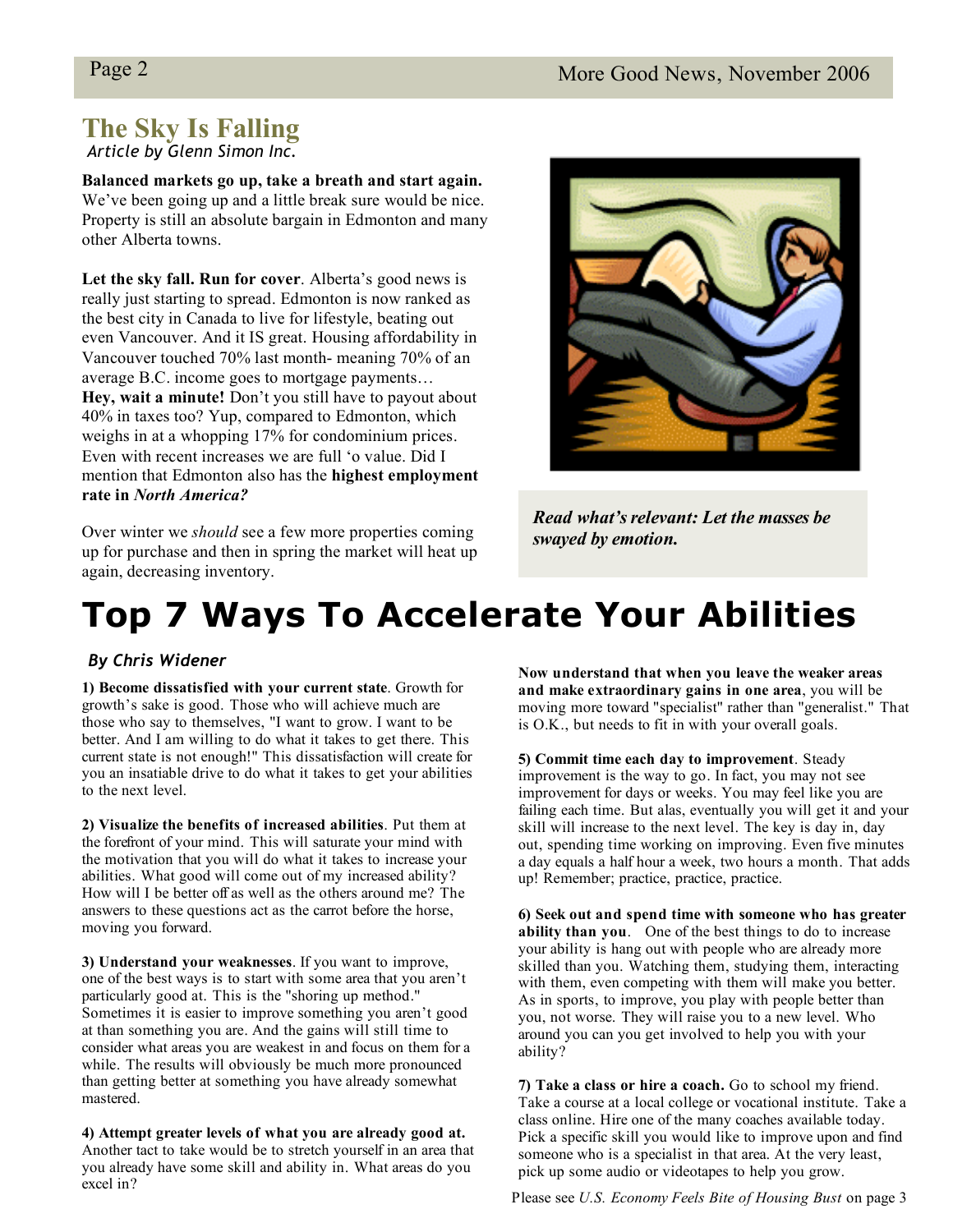# **U.S. Economy Feels Bite of Housing Bust**

*By: Jay Bryan, The Gazette*

Published: Monday, October 28th, 2006.

**MONTREAL** - **For the past several months, some economic forecasters have been intoning gloomily that the end of the long, powerful U.S. housing boom was much more than a slowdown; that it represented the bursting of a massive asset bubble, and would have a severe impact on U.S. economic growth.**

Now that we're beginning to see the evidence, the gloomsters are looking prescient. There's certainly evidence that the negative economic shock is real and substantial.

As we discovered yesterday, economic growth in the U.S. kept sliding during the third quarter. What's more, it slid much more rapidly than most forecasters had expected, falling to an annual growth rate of 1.6 per cent from the alreadysubdued 2.6 per cent recorded for the second quarter.

The principal culprit: housing construction, which plunged at a 17.4-per-cent annual rate, the worst performance since the recession of 1991. "Housing is in a full-blown recession," concludes Merrill Lynch economist David Rosenberg.

Worse, new-home buyers can now expect that the value of their investment will fall. In the U.S., the national average price of existing single-family homes dropped by 2.5 per cent over the past year, the worst showing since this data began to be compiled in 1969.

图像

*Real Estate flows in cycles: Investing based on the economic strengths of the city, province and market is key.*

 $\theta T_{\alpha}$  put this into perspective, insteading the more it with "To put this into perspective, just compare it with the more sedate performance of **Canada's housing market, which (outside of red-hot Alberta) has seen more** *modest price gains, but also much less of a price reversal.*<sup>"</sup>

To put this into perspective, just compare it with the more sedate performance of **Canada's housing market**, which (outside of **red-hot Alberta**) has seen more modest price gains, but also much less of a price reversal.

#### **On average, prices in most Canadian cities are still going up, although gains have slowed.**

All this is important not only because the construction of homes and apartments is a big chunk of economic activity, but even more because residential real estate has such powerful indirect impacts on all kinds of other economic activity.

The obvious impacts come right after a home is purchased. The happy new owners typically spend thousands of dollars more on associated products: appliances, furniture, landscaping and the like.

But it doesn't stop there.

The value of a home is the biggest economic asset that most families possess, making its value very influential on their propensity to feel prosperous and spend on other things.